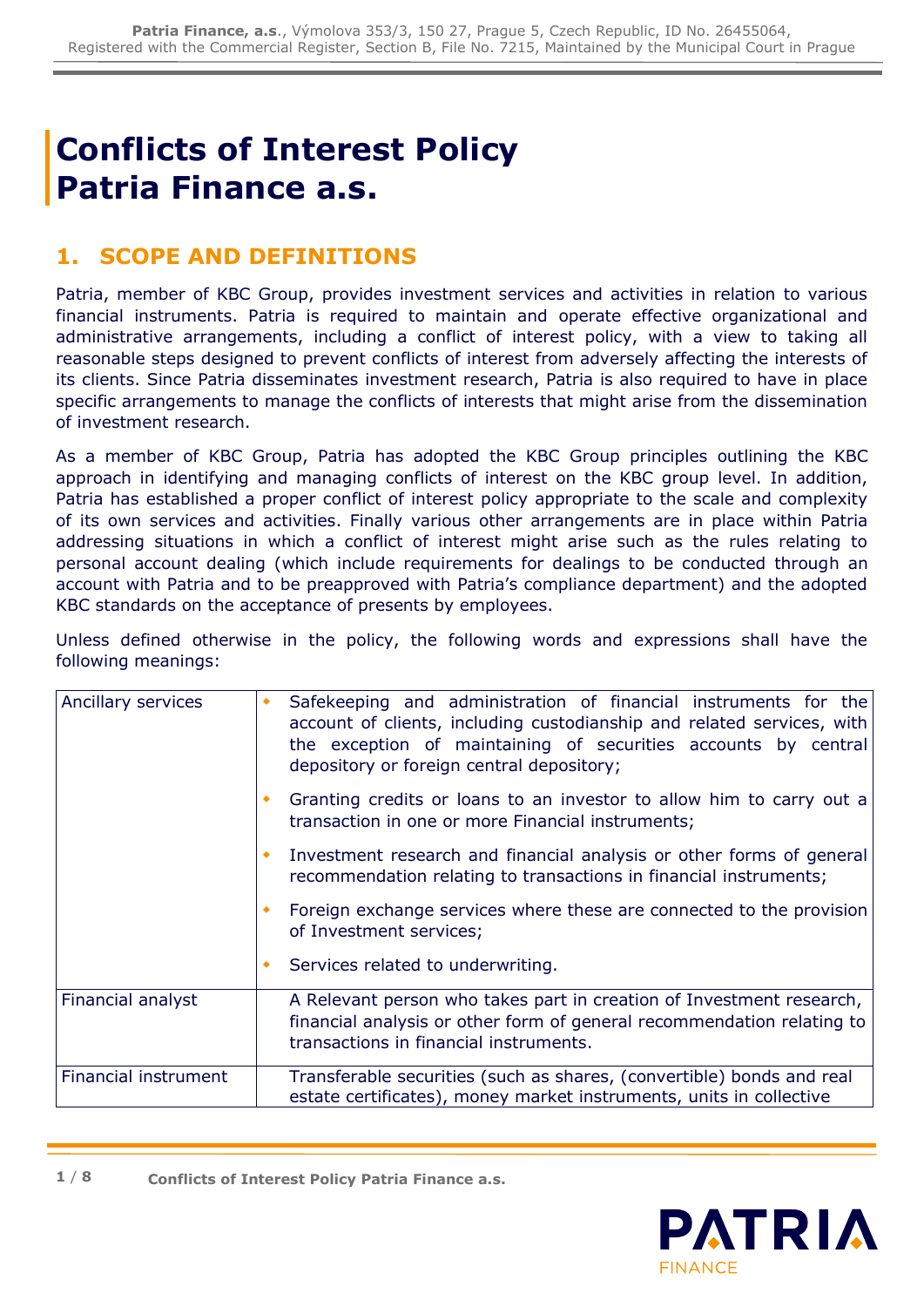|                                              | investment undertakings (UCITS), options, futures, swaps, forward<br>rate agreements and any other derivative contracts.                                                                                                                                                                                                                                                                                                                                                                 |  |  |
|----------------------------------------------|------------------------------------------------------------------------------------------------------------------------------------------------------------------------------------------------------------------------------------------------------------------------------------------------------------------------------------------------------------------------------------------------------------------------------------------------------------------------------------------|--|--|
| <b>Investment services</b><br>and activities | Reception and transmission of orders in relation to one or more<br>۰<br>Financial instruments;                                                                                                                                                                                                                                                                                                                                                                                           |  |  |
|                                              | Execution of orders on behalf of clients;<br>٠                                                                                                                                                                                                                                                                                                                                                                                                                                           |  |  |
|                                              | Dealing on own account;<br>٠                                                                                                                                                                                                                                                                                                                                                                                                                                                             |  |  |
|                                              | Investment advice;<br>٠                                                                                                                                                                                                                                                                                                                                                                                                                                                                  |  |  |
|                                              | Underwriting<br>placing<br>Financial<br>Financial<br>instruments<br>and/or<br>٠<br>instruments on a firm commitment basis;                                                                                                                                                                                                                                                                                                                                                               |  |  |
|                                              | Placing of Financial instruments without a firm commitment.<br>٠                                                                                                                                                                                                                                                                                                                                                                                                                         |  |  |
| Patria                                       | Company Patria Finance, a.s.                                                                                                                                                                                                                                                                                                                                                                                                                                                             |  |  |
| Inducement                                   | A fee, commission or non-monetary benefit, including research, paid<br>or provided to or by a third party or a person acting on behalf of a<br>third party in relation to the provision of an Investment or Ancillary<br>service. Payment or other monetary or non-monetary benefit shall<br>not be regarded as an inducement if it is received from the customer<br>or from a person acting on customer's behalf or paid to the customer<br>or to a person acting on customer's behalf. |  |  |
| Relevant person                              | A director, partner or equivalent, manager or tied agent of the Entity;<br>٠                                                                                                                                                                                                                                                                                                                                                                                                             |  |  |
|                                              | A director, partner or equivalent, or manager of any tied agent of the<br>٠<br>Entity;                                                                                                                                                                                                                                                                                                                                                                                                   |  |  |
|                                              | An employee of the Entity or a tied agent of the Entity, as well as any<br>٠<br>other natural person whose services are placed at the disposal and<br>under control of the Entity or a tied agent of the Entity and who is<br>involved in the provision by the Entity of Investment services and<br>activities;                                                                                                                                                                          |  |  |
|                                              | A natural person who is directly involved in the provision of services<br>٠<br>to the Entity or to its tied agent under an outsourcing arrangement<br>for the purpose of the provision by the Entity of Investment services<br>and activities.                                                                                                                                                                                                                                           |  |  |
| <b>KBC Group</b>                             | KBC Group NV and its subsidiaries                                                                                                                                                                                                                                                                                                                                                                                                                                                        |  |  |
| <b>Related Financial</b><br>instrument       | A Financial instrument of which the price is closely affected by price<br>movements in another Financial instrument, including a derivative on<br>that other Financial instrument                                                                                                                                                                                                                                                                                                        |  |  |

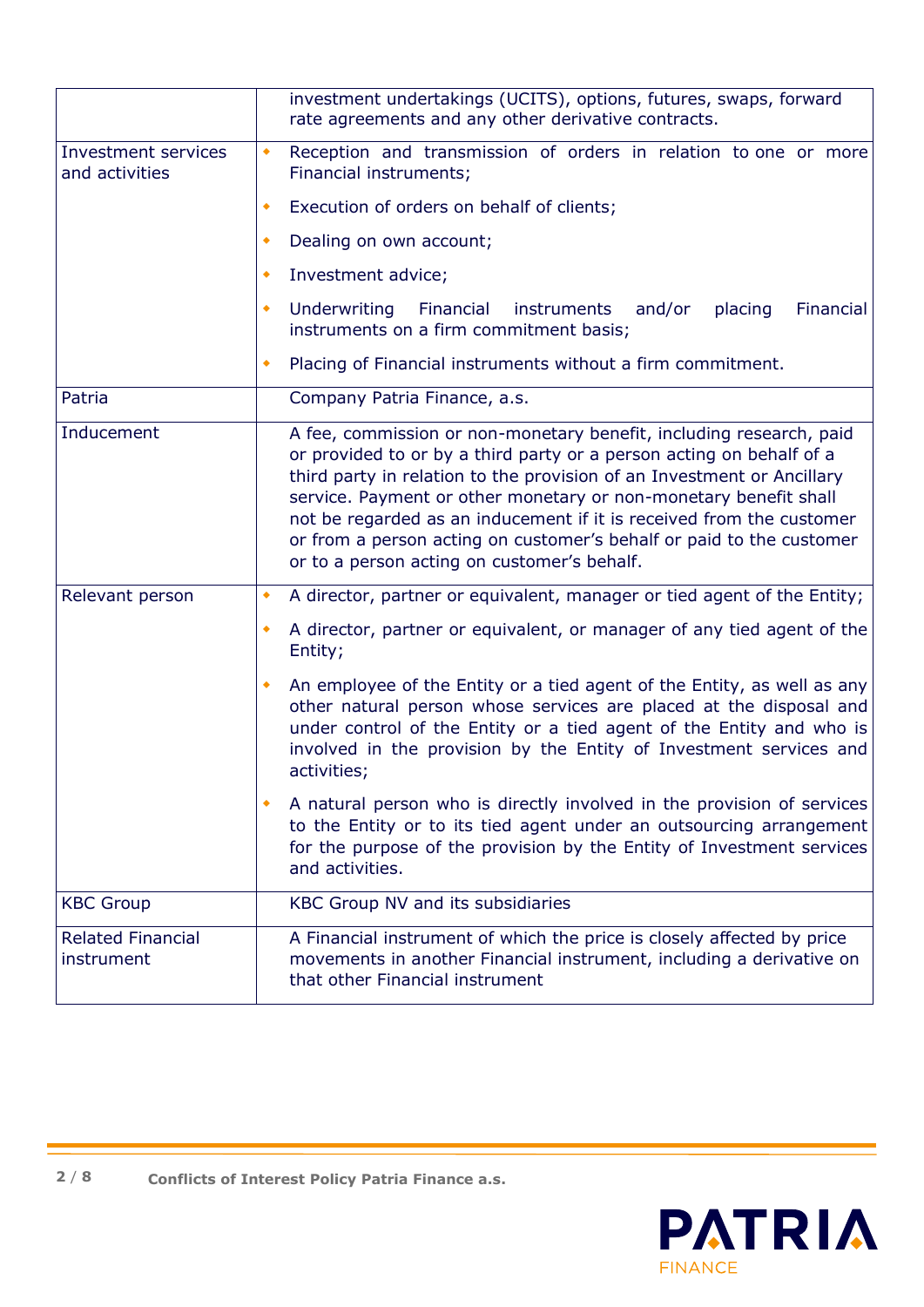#### **2. INTRODUCTORY PROVISIONS**

- 2.1 This policy applies solely to Investment services provided by Patria.
- 2.2 This policy is available on request at Patria registered office or on the website at [finance.patria.cz.](https://finance.patria.cz/en) Patria reserves the right to amend or supplement this policy at any time.
- 2.3 This policy is prepared in compliance with European and Czech rules and regulation that apply to Patria.

#### **3. IDENTIFICATION OF POSSIBLE CONFLICTS**

- 3.1 Patria has identified potential conflicts of interest entailing a material risk of damage to the interests of one or more clients.
- 3.2 For the purpose of identifying the types of conflicts of interest, Patria takes into account, by way of minimum criteria, the question of whether Patria, or a Relevant person, or a person directly or indirectly linked by Control to Patria:
	- is likely to make a financial gain or to avoid a financial loss, at the expense of the client;
	- has an interest in the outcome of a service provided to the client, which is distinct from the client's interest in that outcome;
	- has a financial or other incentive to favour the interest of another client or group of clients over the interest of the client;
	- carries on the same business as the client (e.g. this is the case when the client is a competitor of Patria or of KBC Group);
	- receives or provides an Inducement from or to a person other than the client in relation to a service provided to the client.
- 3.3 For specific examples of conflicts of interest, Patria refers to Annex 1.

#### **4. PROCEDURES AND MEASURES FOR THE MITIGATION OF CONFLICTS**

- 4.1 Patria's employees and other Relevant persons administrate solely such activities they are authorized by Patria for. They are obliged to respect range of investment services provided by Patria based on the brokerage licence issued by the capital market regulator.
- 4.2 In order to manage potential conflicts of interest various procedures and measures have been adopted including such as the following as were necessary and appropriate for Patria to ensure that Relevant persons engaged in these different business activities carry on these activities at an appropriate level of independence.
	- Patria has installed Chinese Walls (i.e. physical and electronic barriers) and strictly regulated Wall crossing procedures to prevent or control the exchange of information

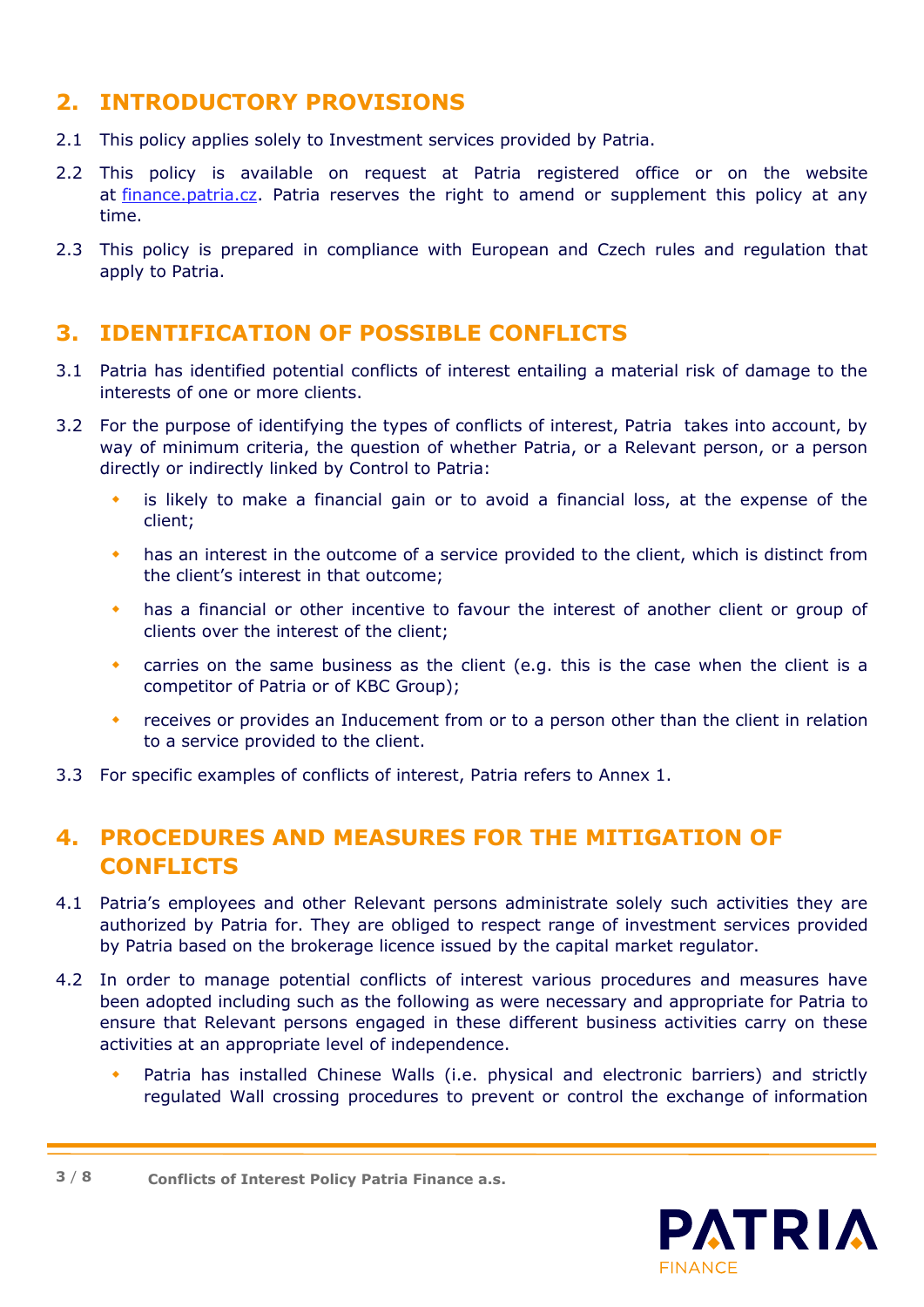between Relevant persons engaged in activities involving a risk of conflict of interest where the exchange of that information may harm the interests of one or more clients;

- Patria adheres to strict rule to ban favour the proprietary trading over trading on behalf of the client;
- Although the remuneration of Patria's employees may be partially related to Patria's profitability, there is no direct link between the remuneration of persons principally engaged in one activity and the remuneration of, or revenues generated by, persons principally engaged in another activity, where a conflict of interest may arise in relation to those activities;
- Patria has installed separate supervision and reporting lines for Relevant persons engaged in activities involving a risk of conflict of interest;
- Patria has implemented the four-eye principle, meaning that certain services or transactions need to be carried out by at least two persons;
- Patria has implemented measures to prevent or control the simultaneous or sequential involvement of a Relevant person in separate Investment or Ancillary services or activities, where such an involvement may impair the proper management of conflicts of interest;
- Patria employees are further, in accordance with work regulations about control and safety precautions for processing and registering of data, obliged to adhere to system of access rights implemented for preventing the conflict of interest.
- 4.3 The compliance staff may not be involved in activities associated directly with provision of the investment services or may not be appointed as the board members of Patria. The internal auditors may not be involved in activities associated directly with provision of the investment services or may not be appointed as the board members of Patria.
- 4.4 Where arrangements are not sufficient to prevent the conflict of interest, Patria must clearly disclose the conflict of interest to the client before carrying on business on behalf of the client.

#### **5. INDUCEMENTS AND GIFTS**

- 5.1 Patria has implemented measures to evaluate the acceptability of Inducements. In order to be acceptable, Inducements have to meet these conditions:
	- The giving or receipt of the Inducement cannot impair compliance with the duty of Patria to act in the best interests of its clients. In no case, Patria can receive or offer benefits that could potentially harm the interests of its clients;
	- Inducement is acceptable if:
		- It enables provision of investment services or is for this purpose necessary, especially if it is payment for custody, payment for settlement, payment to execution venues, administrative fee of fee for legal services and if it may not cause conflict of interests and impair Patria's obligation to act honestly, fairly and professionally in accordance with the best interests of the clients;

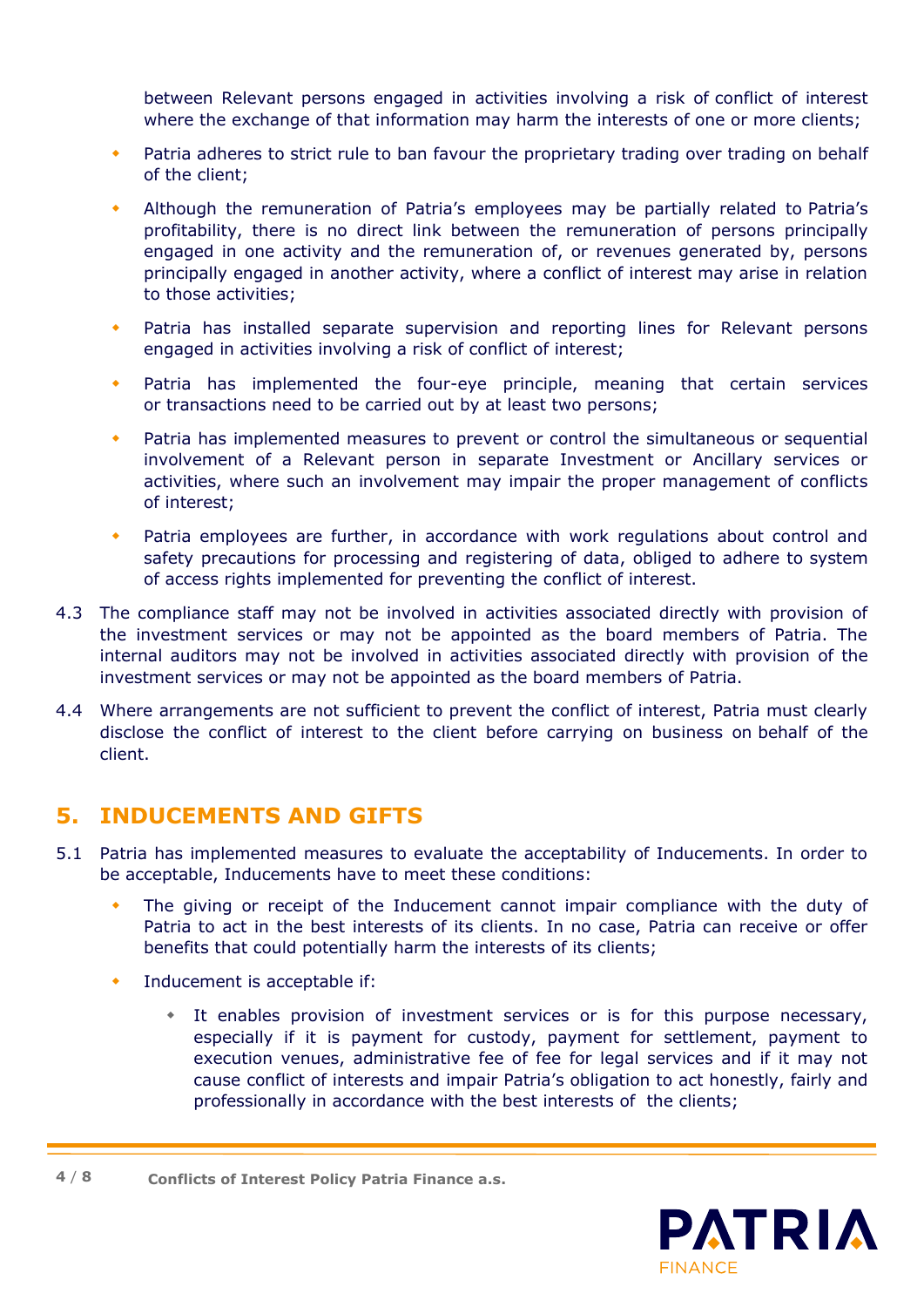It should contribute to the provision of a higher level service and Patria demonstrates for each individual Inducement that it is designed to enhance the quality of the service to the client.

Inducement shall be considered to be designed to enhance the quality of the relevant service if the following conditions are met:

- Inducement is contributing to the provision of a higher level service, proportional to the level of inducement received;
- Inducement does not directly benefit Patria or Relevant persons without tangible benefit to the relevant client;
- On-going, not one-time inducement is justified by a provision of an on-going, not onetime, benefit to the relevant client.
- 5.2 If the Inducements do not meet the criteria above, they are prohibited and must be refused. If Patria offers or accepts Inducements (which meet the criteria set above), it must also disclose these Inducements to the client.

Patria provides fee to CSOB for activities linked with signing of Brokerage Agreement or Master Investment Services Agreement. This fee is assigned as 30 % from fees obtained by Patria for the period of 1 year from concluding contracts with clients. From these fees costs connected directly to fulfilling of obligations towards clients are subtracted. This fee is connected only to clients who have concluded Brokerage Agreement or Master Investment Services Agreement at the CSOB branches. In addition, Patria provides to CSOB:

1. remuneration in the amount of CZK 1,000 for each conclusion of a Brokerage Agreement or Master Investment Services Agreement and related activities in accordance with the established rules.

2. remuneration in the total amount of up to CZK 165,000 is paid for activities connected with the conclusion of a Brokerage Agreement or Master Investment Services Agreement in accordance with the established rules.

Additional costs may be associated with the payment of the remuneration.

This payment allows to use not only all distribution network of CSOB branches for presenting broad scale of Patria products and provide to clients opening accounts with Patria, but also all appropriate information.

Patria receives the whole purchase entry fee and a percentage from the management fee for distribution activities in relation to the funds of KBC Asset Management, ČSOB Asset Management, NN Investment Partners, Franklin Templeton Investments, Aberdeen International Fund Managers Limited, FIL (Luxembourg) S.A., Allianz Global Investors, JPMorgan Asset Management (Europe), Aegon Investment Fund Management (Hungary), Conseq Investment Management and Invesco Management SA. Percentages from the management fee for individual issuers are as follows:

- KBC Asset Management 60 %
- ČSOB Asset Management 60 %
- NN Investment Partners 50 %



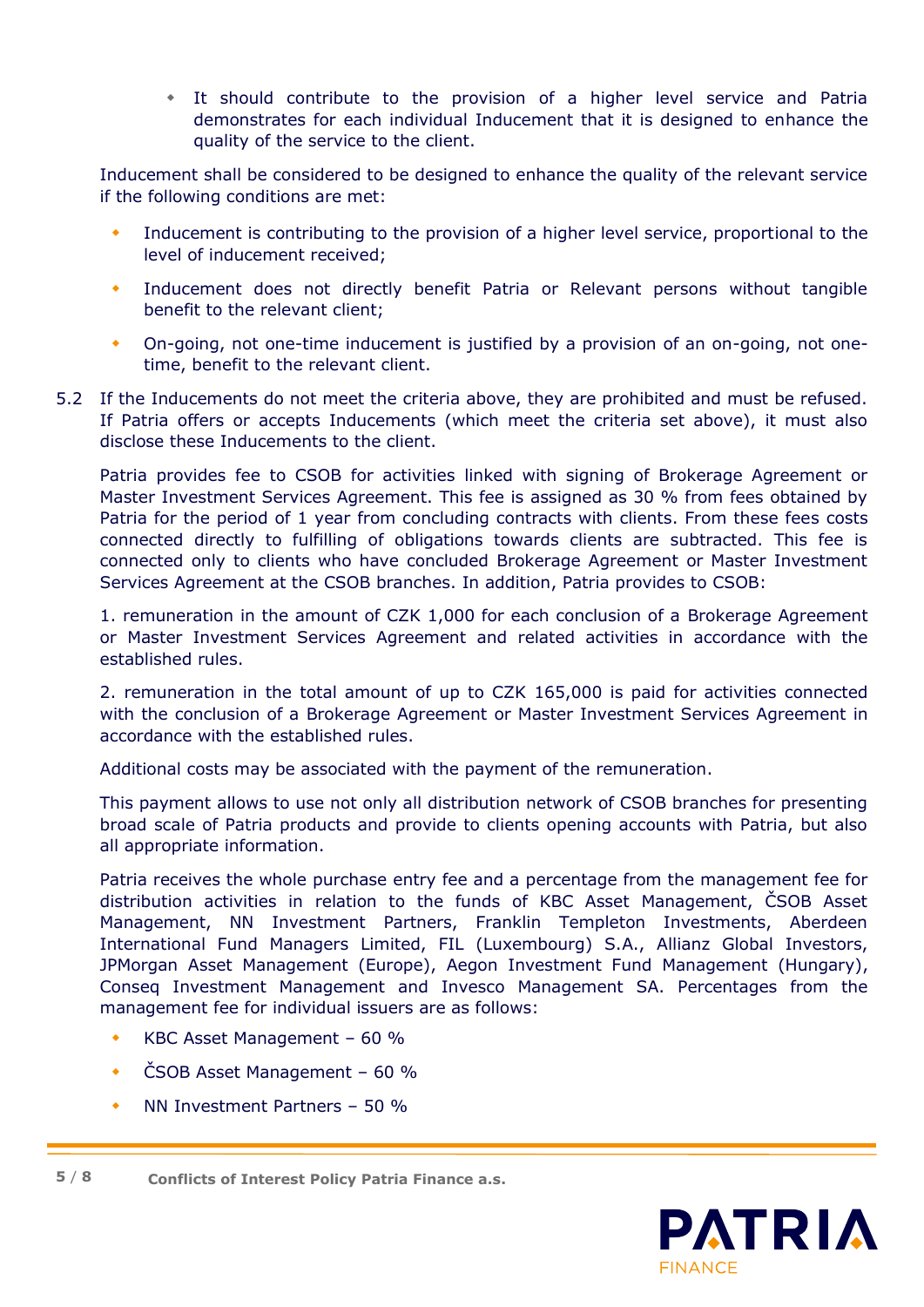- Aberdeen International Fund Managers Limited 40 %
- FIL (Luxembourg)  $S.A. 60\%$
- Allianz Global Investors 50 %
- ◆ JPMorgan Asset Management (Europe) 50 %
- Aegon Investment Fund Management (Hungary) 60 %
- Conseq Investment Management 50 %
- Invesco Management SA 65 %

For Franklin Templeton mutual funds Patria accepts trailer fee of 0,5 % for equity mutual funds and 0,3 % for fixed-income mutual funds and retrocession fee of 0,25 % for mutual funds with management fee higher or equal to 1 % and retrocession fee of 0,2 % for mutual funds with management fee higher than 0,5 % and lower than 1 %.

Entry fees for various types of mutual funds are stipulated in List of Fees and also in Business Application.

These fees allow Patria to secure customers access to a wide range of financial instruments from third party product providers, which do not have close links with Patria. These fees also allow Patria to run Business Application in which customers are able to regularly monitor performance of financial instruments and also costs and fees connected to these financial instruments.

When distributing third party funds via ČSOB Patria provides ČSOB the whole entry fee and inducement ranging from 25 % to 45 % from the management fee.

These fees allow Patria to secure customers access to a wide range of financial instruments from third party product providers, which do not have close links with Patria.

- 5.3 Patria informs customers annually about actually received or paid inducements on an individual basis.
- 5.4 Benefits received by an employee of the firm, and not for the account of the firm, do not fall within the scope of Inducements. For the rules on these kinds of benefits, we refer to the existing rules within Patria, based upon the KBC Group Standard on Gifts.

#### **6. RECORD KEEPING AND PERIODIC REVIEWS**

- 6.1 Patria must keep a record of the kinds of Investment or Ancillary services in which a conflict of interest has arisen or – in the case of an ongoing service or activity - may arise, entailing a material risk of damage to the interests of one or more clients. This record shall demonstrate the type of the potential or existing conflict of interest and arrangement met.
- 6.2 Patria shall periodically consider whether and how this Conflicts of Interest Policy should be revised or amended to better meet its objectives.

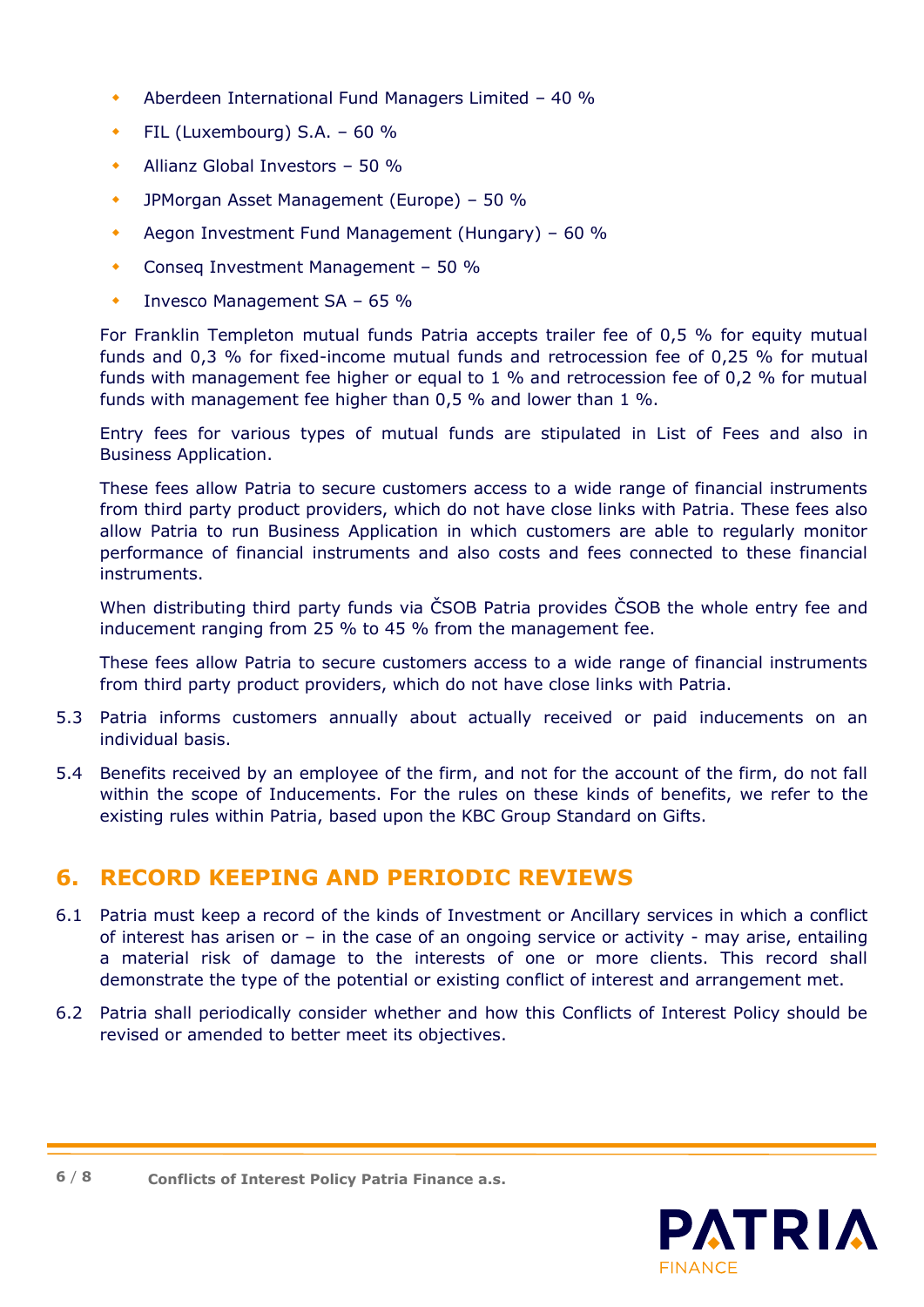## **7. ANNEX 1**

| <b>Conflict practice/theme</b> | <b>Potential risk</b>                                                                                                                                                               | <b>Measures</b>                                                                          |
|--------------------------------|-------------------------------------------------------------------------------------------------------------------------------------------------------------------------------------|------------------------------------------------------------------------------------------|
| Remunerations/rewards          | Managers focus on revenues of<br>own business to the detriment of<br>clients of other businesses with<br>the organization                                                           | Remuneration policy                                                                      |
|                                | Staff given incentives to sell<br>financial instruments which may<br>not be appropriate for their clients                                                                           | Remuneration policy                                                                      |
| Suitability                    | Firm sells complex structured<br>derivative to clients without<br>explaining the risks or<br>understanding the client's<br>needs/sophistication                                     | Suitability                                                                              |
|                                | Firm recommends that a customer<br>frequently buy/sell riskier<br>securities (even when not in the<br>customer's best interest) as such<br>securities generate higher<br>commission | Inducements policy when<br>providing investment<br>services<br>Measures against churning |
|                                | Investor advisor has interest in<br>persuading client to invest in a<br>product which is unsuitable in<br>terms of the client's investor<br>objectives                              | Suitability                                                                              |
| Trade aggregation/allocation   | Firm aggregation/allocation<br>favours one customer over<br>another                                                                                                                 | <b>Execution policy</b>                                                                  |
|                                | Firm aggregates client trade to<br>the disadvantage of the customer                                                                                                                 | <b>Execution policy</b>                                                                  |
|                                | Firm allocates trade to itself, or a<br>member of its group, ahead of<br>clients                                                                                                    | <b>Execution policy</b><br>Remuneration policy                                           |
| <b>Trade execution</b>         | Non-sequential execution of<br>customer trades (allowing one<br>"preferred" customer to trade<br>first)                                                                             | <b>Execution policy</b><br>Remuneration policy                                           |
|                                | When executing trades firm<br>prefers related persons over<br>customer                                                                                                              | <b>Execution policy</b><br>Remuneration policy                                           |